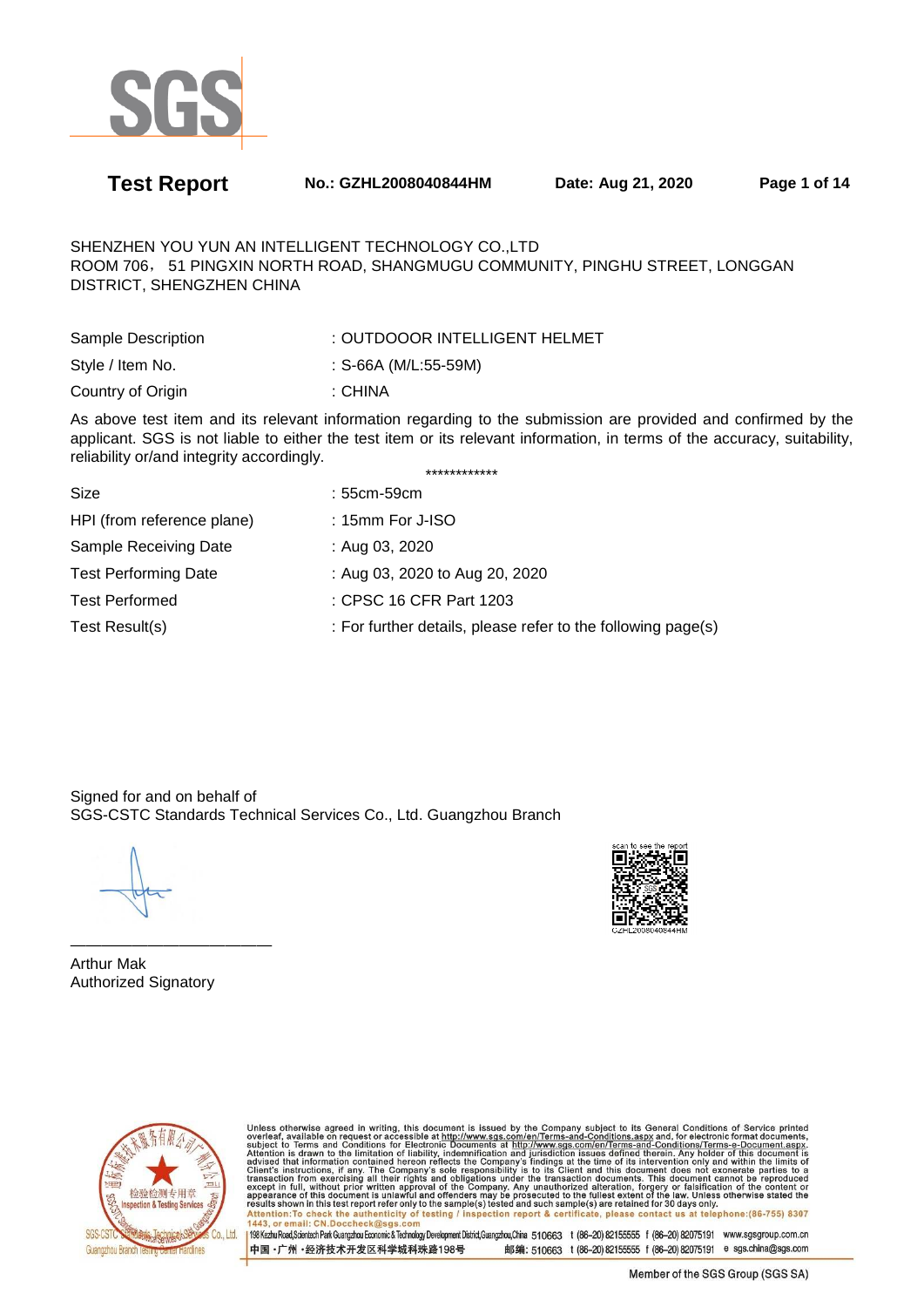

**Test Report No.: GZHL2008040844HM Date: Aug 21, 2020 Page 2 of 14** 

**est Conducted:** Based on **CPSC 16 CFR Part 1203** Safety Standard for Bicycle Helmets

**Number of Tested Sample:** 8 piece(s)

**Test Results:** Details shown as following table

### **Subpart A —The Standard**

| <b>Clause</b> | <b>Test Item / Test Requirement / Test Method</b>                                                                                                                                                                                                                                                                                                                                                                                                                                                                                                                                        | <b>Test Result</b> |
|---------------|------------------------------------------------------------------------------------------------------------------------------------------------------------------------------------------------------------------------------------------------------------------------------------------------------------------------------------------------------------------------------------------------------------------------------------------------------------------------------------------------------------------------------------------------------------------------------------------|--------------------|
| 1203.5        | Construction requirements - projections.<br>Any unfaired projection extending more than 7 mm (0.28 in.) from the helmet's outer<br>surface shall break away or collapse when impacted with forces equivalent to those<br>produced by the applicable impact-attenuation tests in § 1203.17 of this standard.<br>There shall be no fixture on the helmet's inner surface projecting more than 2 mm into<br>the helmet interior.                                                                                                                                                            | Pass               |
|               | <b>Labeling and instructions</b>                                                                                                                                                                                                                                                                                                                                                                                                                                                                                                                                                         |                    |
|               | (a) Labeling                                                                                                                                                                                                                                                                                                                                                                                                                                                                                                                                                                             |                    |
|               | Each helmet shall be marked with durable labeling so that the following information<br>is legible and easily visible to the user:                                                                                                                                                                                                                                                                                                                                                                                                                                                        | Pass               |
|               | (1) Model designation.                                                                                                                                                                                                                                                                                                                                                                                                                                                                                                                                                                   | Pass               |
|               | (2) A warning to the user that no helmet can protect against all possible impacts and<br>that serious injury or death could occur.                                                                                                                                                                                                                                                                                                                                                                                                                                                       | Pass               |
| 1203.6        | (3) A warning on both the helmet and the packaging that for maximum protection the<br>helmet must be fitted and attached properly to the wearer's head in accordance<br>with the manufacturer's fitting instructions.                                                                                                                                                                                                                                                                                                                                                                    | Pass               |
|               | (4) A warning to the user that the helmet may, after receiving an impact, be damaged<br>to the point that it is no longer adequate to protect the head against further<br>impacts, and that this damage may not be visible to the user. This label shall also<br>state that a helmet that has sustained an impact should be returned to the<br>manufacturer for inspection, or be destroyed and replaced.                                                                                                                                                                                | Pass               |
|               | (5) A warning to the user that the helmet can be damaged by contact with common<br>substances (for example, certain solvents [ammonia], cleaners [bleach], etc.), and<br>that this damage may not be visible to the user. This label shall state in generic<br>terms some recommended cleaning agents and procedures (for example, wipe<br>with mild soap and water), list the most common substances that damage the<br>helmet, warn against contacting the helmet with these substances, and refer users<br>to the instruction manual for more specific care and cleaning information. | Pass               |
|               | (6) Signal word. The labels required by paragraphs (a) (2) through (5) of this section<br>shall include the signal word "WARNING" at the beginning of each statement,<br>unless two or more of the statements appear together on the same label. In that<br>case, the signal word need only appear once, at the beginning of the warnings.<br>The signal word "WARNING" shall be in all capital letters, bold print, and a type<br>size equal to or greater than the other text on the label.                                                                                            | Pass               |
|               | (b) Instructions                                                                                                                                                                                                                                                                                                                                                                                                                                                                                                                                                                         |                    |

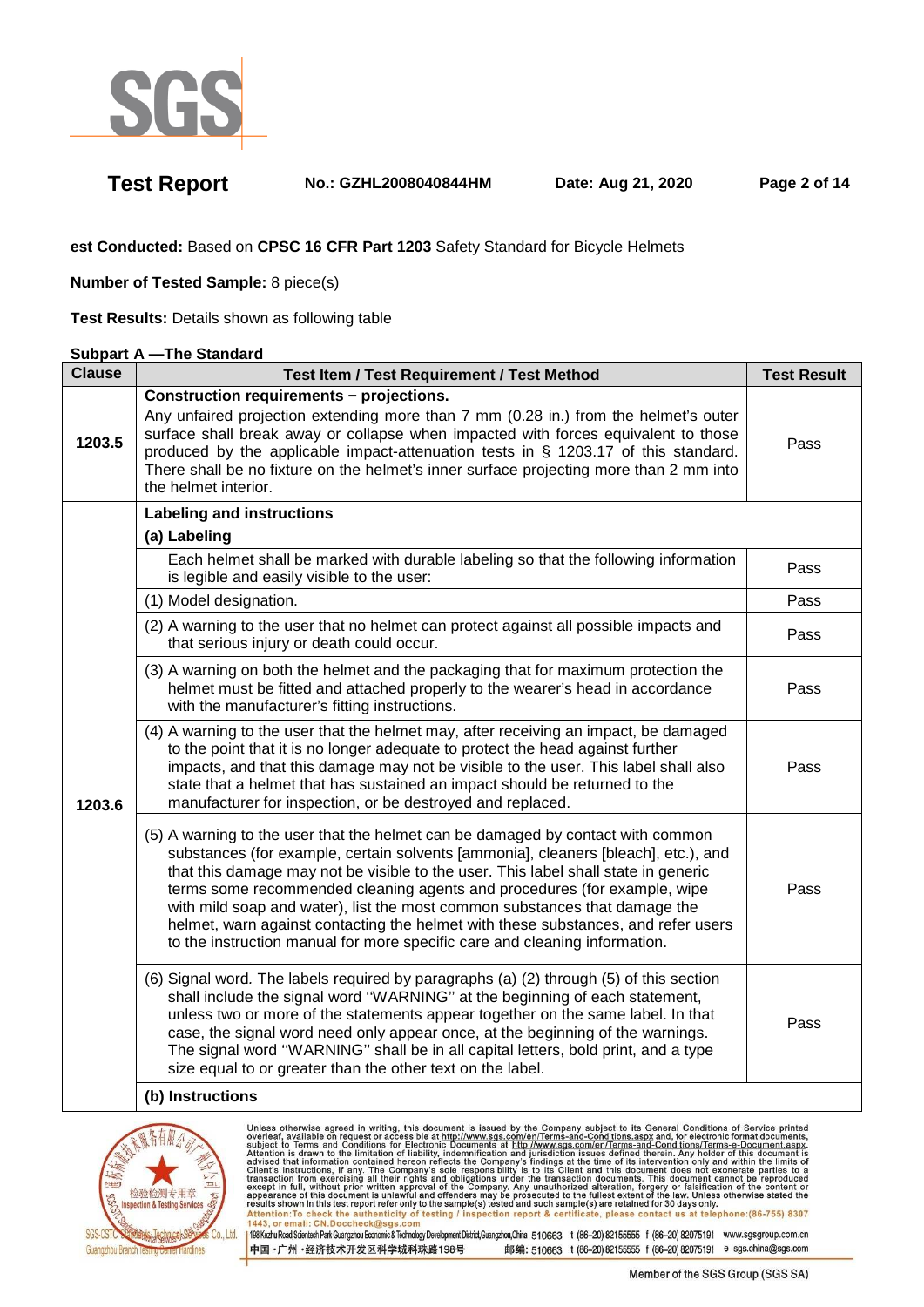

**Test Report No.: GZHL2008040844HM Date: Aug 21, 2020 Page 3 of 14** 

| <b>Clause</b> | <b>Test Item / Test Requirement / Test Method</b>                                                                                                                                                                                                                                                                                                                                                                                                                                                                                                                                                                                                                                                                                                                                                         | <b>Test Result</b>  |
|---------------|-----------------------------------------------------------------------------------------------------------------------------------------------------------------------------------------------------------------------------------------------------------------------------------------------------------------------------------------------------------------------------------------------------------------------------------------------------------------------------------------------------------------------------------------------------------------------------------------------------------------------------------------------------------------------------------------------------------------------------------------------------------------------------------------------------------|---------------------|
|               | Each helmet shall have fitting and positioning instructions, including a graphic<br>representation of proper positioning                                                                                                                                                                                                                                                                                                                                                                                                                                                                                                                                                                                                                                                                                  | Pass                |
|               | <b>Test requirements</b>                                                                                                                                                                                                                                                                                                                                                                                                                                                                                                                                                                                                                                                                                                                                                                                  |                     |
|               | (a) Peripheral vision<br>All bicycle helmets shall allow unobstructed vision through a minimum of 105°to<br>the left and right sides of the mid-sagittal plane when measured in accordance with<br>§ 1203.14 of this standard.                                                                                                                                                                                                                                                                                                                                                                                                                                                                                                                                                                            | Pass<br>See annex 1 |
|               | (b) Positional stability<br>No bicycle helmet shall come off of the test headform when tested in accordance<br>with § 1203.15 of this standard.                                                                                                                                                                                                                                                                                                                                                                                                                                                                                                                                                                                                                                                           | Pass<br>See annex 2 |
| 1203.12       | (c) Dynamic strength of retention system<br>All bicycle helmets shall have a retention system that will remain intact without<br>elongating more than 30 mm (1.2 in.) when tested in accordance with § 1203.16 of<br>this standard.                                                                                                                                                                                                                                                                                                                                                                                                                                                                                                                                                                       | Pass<br>See annex 3 |
|               | (d) Impact attenuation criteria<br>(1) General. A helmet fails the impact attenuation performance test of this<br>standard if a failure under paragraph $(d)(2)$ of this section can be induced under<br>any combination of impact site, anvil type, anvil impact order, or conditioning<br>environment permissible under the standard, either with or without any<br>attachments, or combinations of attachments, that are provided with the helmet.<br>Thus, the Commission will test for a "worst case" combination of test<br>parameters. What constitutes a worst case may vary, depending on the<br>particular helmet involved.<br>(2) Peak acceleration. The peak acceleration of any impact shall not exceed 300 g<br>when the helmet is tested in accordance with $\S$ 1203.17 of this standard. | Pass<br>See annex 4 |

## **Subpart B—Certification**

|     | 1203.34 Product certification and labeling by manufacturers (including importers)                                                                                                                                                                                                                                                                         |      |
|-----|-----------------------------------------------------------------------------------------------------------------------------------------------------------------------------------------------------------------------------------------------------------------------------------------------------------------------------------------------------------|------|
|     | <b>Contents of certification label.</b>                                                                                                                                                                                                                                                                                                                   |      |
|     | The certification labels required by this section shall contain the following:                                                                                                                                                                                                                                                                            | Pass |
|     | (1) The statement "Complies with U.S. CPSC Safety Standard for Bicycle Helmets for<br>Persons Age 5 and Older" or "Complies with U.S. CPSC Safety Standard for<br>Bicycle Helmets for Persons Age 1 and Older (Extended Head Coverage)", as<br>appropriate; this label may spell out "U.S. Consumer Product Safety Commission"<br>instead of "U.S. CPSC"; | Pass |
| (b) | (2) The name of the U.S. manufacturer or importer responsible for issuing the<br>certificate or the name of a private labeler;                                                                                                                                                                                                                            |      |
|     | (3) The address of the U.S. manufacturer or importer responsible for issuing the<br>certificate or, if the name of a private labeler is on the label, the address of the<br>private labeler;                                                                                                                                                              | Pass |
|     | (4) The name and address of the foreign manufacturer, if the helmet was<br>manufactured outside the United States;                                                                                                                                                                                                                                        | Pass |

中国·广州·经济技术开发区科学城科珠路198号



Unless otherwise agreed in writing, this document is issued by the Company subject to its General Conditions of Service printed<br>overleaf, available on request or accessible at http://www.sgs.com/en/Terms-and-Conditions.asp Passission in this essent point of the samplets) issued and such samplets are retained to so days only the samplet of the authenticity of testing / inspection report & certificate, please contact us at telephone: (86-755) 198 Kezhu Road,Scientech Park Guangzhou Economic & Technology Development District,Guangzhou,China 510663 t (86-20) 82155555 f (86-20) 82075191 www.sgsgroup.com.cn

Member of the SGS Group (SGS SA)

邮编: 510663 t (86-20) 82155555 f (86-20) 82075191 e sgs.china@sgs.com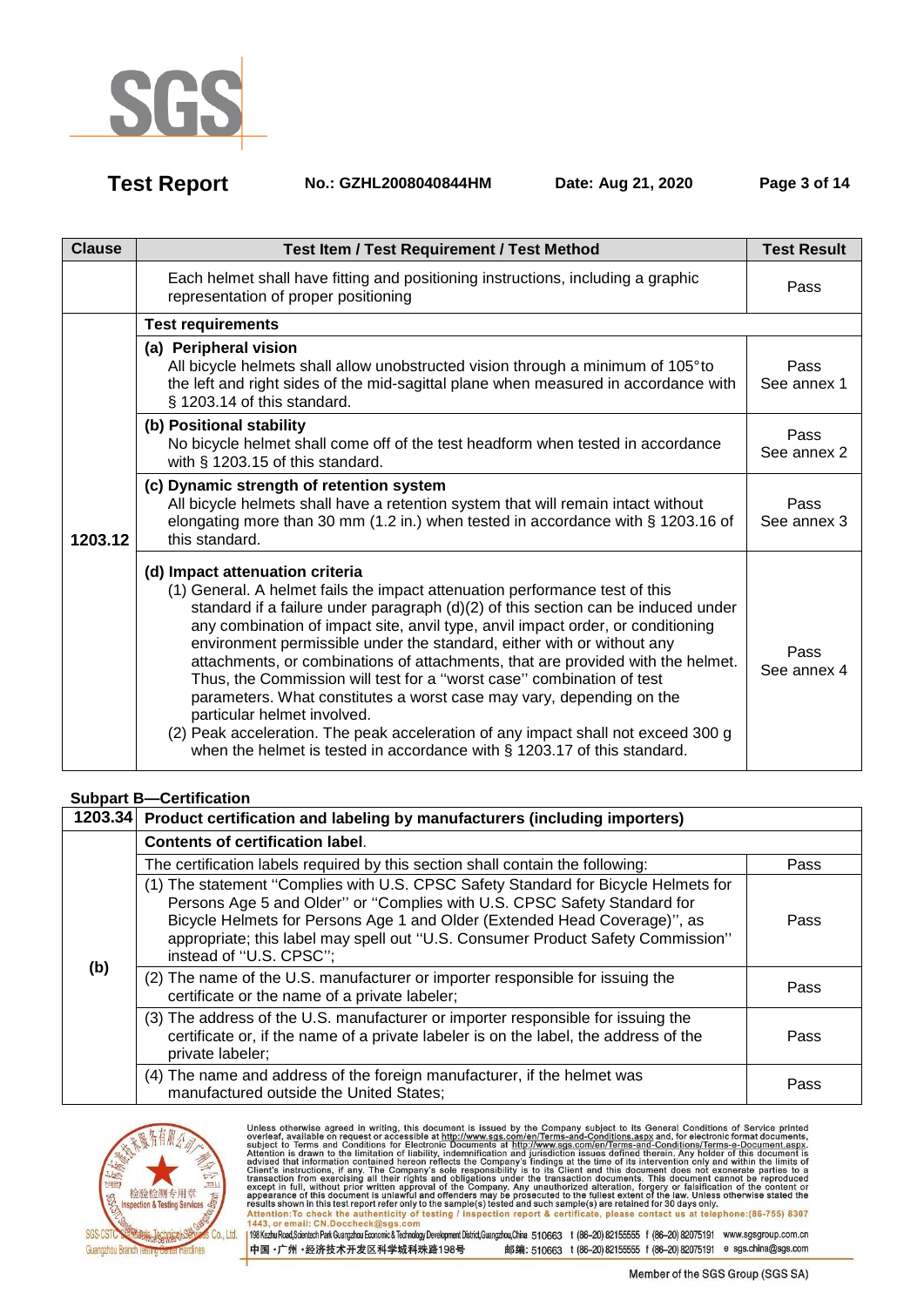

**Test Report No.: GZHL2008040844HM Date: Aug 21, 2020 Page 4 of 14** 

|     | (5) The telephone number of the U.S. manufacturer or importer responsible for issuing<br>the certificate or, if the name of a private labeler is on the label, the telephone<br>number of the private labeler;                                                                                                                                                                                                                                                                                                                                                                                                                                                                                                                                                                                                                                                                                                                                                                                                                                                                                                        | Pass      |
|-----|-----------------------------------------------------------------------------------------------------------------------------------------------------------------------------------------------------------------------------------------------------------------------------------------------------------------------------------------------------------------------------------------------------------------------------------------------------------------------------------------------------------------------------------------------------------------------------------------------------------------------------------------------------------------------------------------------------------------------------------------------------------------------------------------------------------------------------------------------------------------------------------------------------------------------------------------------------------------------------------------------------------------------------------------------------------------------------------------------------------------------|-----------|
|     | (6) An identification of the production lot; and                                                                                                                                                                                                                                                                                                                                                                                                                                                                                                                                                                                                                                                                                                                                                                                                                                                                                                                                                                                                                                                                      | Pass      |
|     | (7) The uncoded month and year the product was manufactured.                                                                                                                                                                                                                                                                                                                                                                                                                                                                                                                                                                                                                                                                                                                                                                                                                                                                                                                                                                                                                                                          | Pass      |
|     | Coding                                                                                                                                                                                                                                                                                                                                                                                                                                                                                                                                                                                                                                                                                                                                                                                                                                                                                                                                                                                                                                                                                                                |           |
|     | (1) The information required by paragraphs (b) (4) and (b) (6) of this section, and the<br>information referred to in paragraph (c) (2) of this section, may be in code,<br>provided:                                                                                                                                                                                                                                                                                                                                                                                                                                                                                                                                                                                                                                                                                                                                                                                                                                                                                                                                 |           |
|     | (i) The person or firm issuing the certificate maintains a written record of the meaning<br>of each symbol used in the code, and                                                                                                                                                                                                                                                                                                                                                                                                                                                                                                                                                                                                                                                                                                                                                                                                                                                                                                                                                                                      |           |
| (c) | (ii) The record shall be made available to the distributor, retailer, consumer, and<br>Commission upon request.                                                                                                                                                                                                                                                                                                                                                                                                                                                                                                                                                                                                                                                                                                                                                                                                                                                                                                                                                                                                       | <b>NA</b> |
|     | (2) A serial number may be used in place of a production lot identification on the<br>helmet if it can serve as a code to identify the production lot. If a bicycle helmet is<br>manufactured for sale by a private labeler, and if the name of the private labeler is<br>on the certification label, the name of the manufacturer or importer issuing the<br>certificate, and the name and address of any foreign manufacturer, may also be in<br>code.                                                                                                                                                                                                                                                                                                                                                                                                                                                                                                                                                                                                                                                              |           |
| (d) | Placement of the label(s)<br>The information required by paragraphs (b)(2), (b)(3), and (b)(5) of this section must<br>be on one label. The other required information may be on separate labels.<br>The label(s) required by this section must be affixed to the bicycle helmet. If the<br>label(s) are not immediately visible to the ultimate purchaser of the bicycle helmet<br>prior to purchase because of packaging or other marketing practices, a second label is<br>required. That label shall state, as appropriate, "Complies with U.S. CPSC Safety<br>Standard for Bicycle Helmets for Persons Age 5 and Older", or "Complies with U.S.<br>CPSC Safety Standard for Bicycle Helmets for Persons Age 1 and Older (Extended<br>Head Coverage)". The label shall be legible, readily visible, and placed on the main<br>display panel of the packaging or, if the packaging is not visible before<br>purchase (e.g., catalog sales), on the promotional material used with the sale of the<br>bicycle helmet. This label may spell out "U.S. Consumer Product Safety Commission"<br>instead of "U.S. CPSC." | Pass      |

**Remark:** 1. NA = Not applicable.

2. NT = Not tested as per client's request.



Unless otherwise agreed in writing, this document is issued by the Company subject to its General Conditions of Service printed<br>overleaf, available on request or accessible at http://www.sgs.com/en/Terms-and-Conditions.asp Passission in this essent point of the samplets) issued and such samplets are retained to so days only the samplet of the authenticity of testing / inspection report & certificate, please contact us at telephone: (86-755)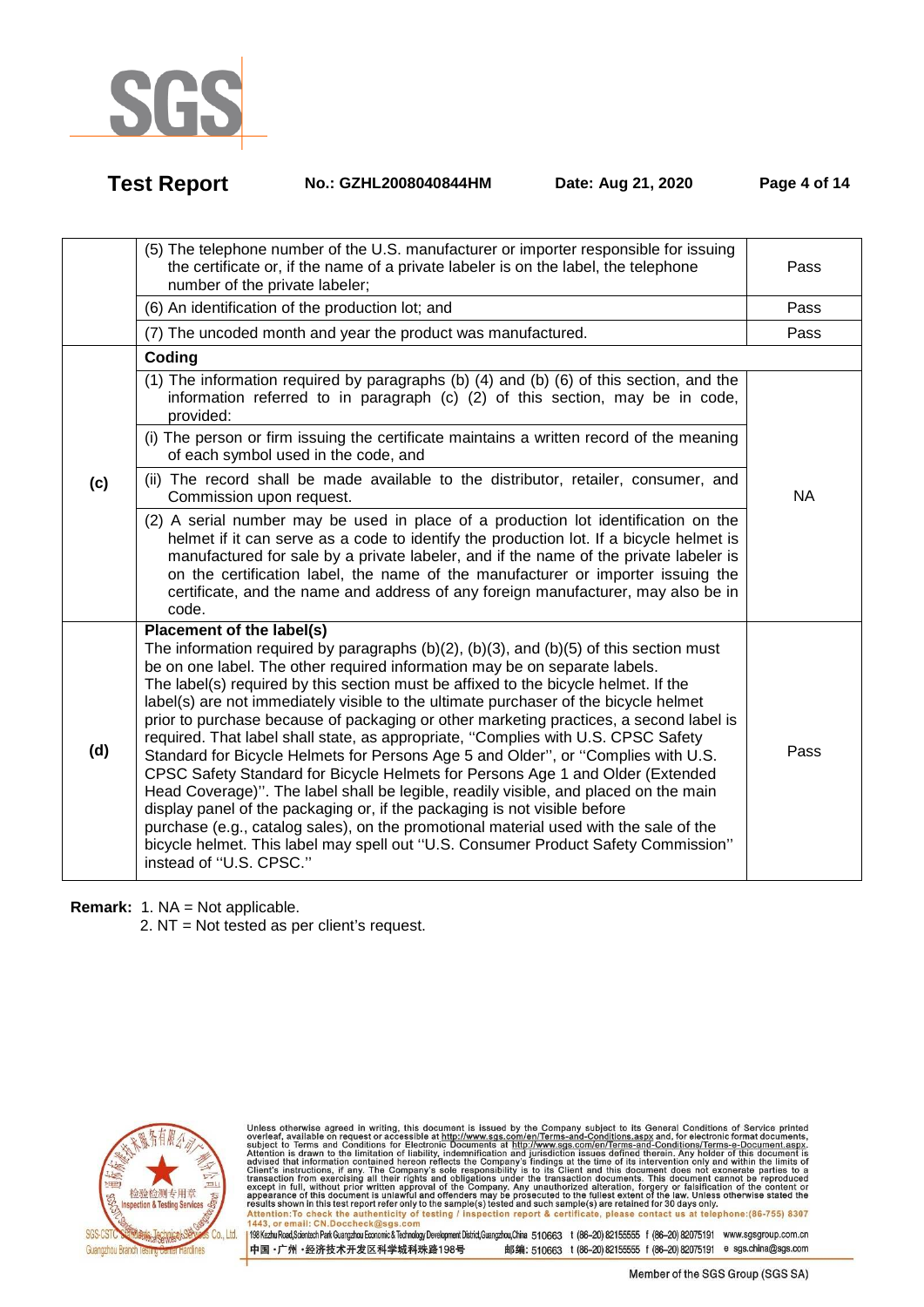

**Test Report No.: GZHL2008040844HM Date: Aug 21, 2020 Page 5 of 14** 

| <b>Systems check</b>                              | <b>Trial drop</b> | VEL.<br><b>Drop Height</b> |                  | <b>Milliseconds at</b> |                          |                  |
|---------------------------------------------------|-------------------|----------------------------|------------------|------------------------|--------------------------|------------------|
|                                                   |                   | (cm)                       | m/sec            | Peak G                 | 150 <sub>g</sub>         | 200 <sub>g</sub> |
|                                                   |                   | 158.9                      | 5.42             | 401.1                  | 2.62                     | 2.20             |
| Pre-test                                          | 2                 | 158.7                      | 5.41             | 401.0                  | 2.61                     | 2.21             |
|                                                   | 3                 | 158.8                      | 5.42             | 400.9                  | 2.61                     | 2.22             |
| Pretest average                                   |                   | --                         | $- -$            | 401.0                  |                          | $- -$            |
|                                                   |                   | 158.9                      | 5.43             | 401.2                  | 2.61                     | 2.23             |
| Post test                                         | 2                 | 158.8                      | 5.42             | 401.1                  | 2.62                     | 2.21             |
|                                                   | 3                 | 158.7                      | 5.41             | 401.0                  | 2.61                     | 2.22             |
| Post test average<br>--                           |                   | --                         | 401.1            | --                     | --                       |                  |
| Difference between pretest and post test averages |                   |                            | 0.1 <sub>g</sub> |                        | Difference not to exceed |                  |
|                                                   |                   |                            |                  |                        | 5%                       |                  |

### **Impact attenuation instrument system check:**

## **Model: S66A Size: 55-59 cm Headform: J ISO HPI (from reference plane): 15 mm**

**Annex 1: Peripheral vision test** Test Specification: 16 CFR Ch.II (1-1-16 Edition) PART 1203.14 Ambient temperature at time of test: 21.0 ℃

| <b>Condition</b> | <b>Horizontal vision</b> | Result |
|------------------|--------------------------|--------|
| Ambient No. 1    | 105°                     | Pass   |

## **Annex 2: Positional stability test**

Test Specification: 16 CFR Ch.II (1-1-16 Edition) PART 1203.15 Ambient temperature at time of test: 21.0 ℃

| <b>Condition</b> |            | Result       |      |
|------------------|------------|--------------|------|
| Ambient No. 5    | From rear  | Not come off | Pass |
|                  | From front | Not come off | Pass |

## **Annex 3: Retention system strength**

Test Specification: 16 CFR Ch.II (1-1-16 Edition) PART 1203.16 Ambient temperature at time of test: 21.0 ℃

| <b>Condition</b>          | Elongation (mm) | <b>Result</b> |
|---------------------------|-----------------|---------------|
| Ambient condition<br>No.1 | 23.6            | Pass          |
| High temperature<br>No.2  | 23.5            | Pass          |
| Low temperature<br>No. 3  | 22.6            | Pass          |
| Water immersion<br>No.4   | 28.3            | Pass          |



Unless otherwise agreed in writing, this document is issued by the Company subject to its General Conditions of Service printed<br>overleaf, available on request or accessible at http://www.sgs.com/en/Terms-and-Conditions.asp Attention:To check the authenticity of testing / inspection report & certificate, please contact us at telephone:(86-755) 8307<br>1443, or email: CN.Doccheck@sgs.com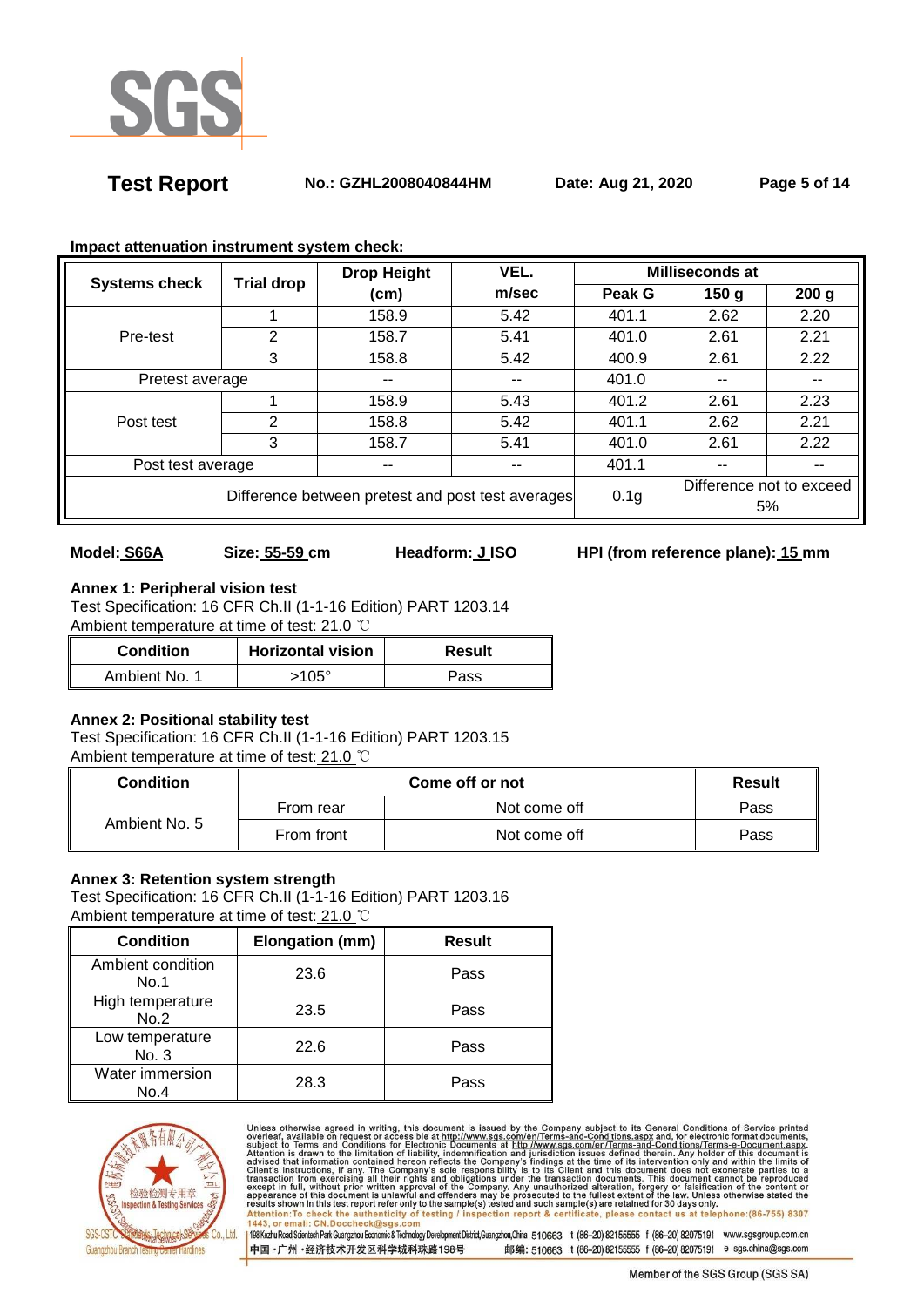

**Test Report No.: GZHL2008040844HM Date: Aug 21, 2020 Page 6 of 14** 

### **Annex 4: Impact energy attenuation test**

Test Specification: 16 CFR Ch.II (1-1-16 Edition) PART 1203.17

Ambient temperature at time of test: 21.0 ℃

| <b>Condition</b>                 | Sample<br>Mass (g) | Impact Loc.        | Anvil         | Vel.-m/sec | Peak'G | <b>Result</b> |
|----------------------------------|--------------------|--------------------|---------------|------------|--------|---------------|
|                                  |                    | Left Front         | Flat          | 6.24       | 223.0  | Pass          |
| <b>Ambient Condition</b>         | 393                | Left Rear          | Flat          | 6.27       | 249.0  | Pass          |
| No.1                             |                    | <b>Right Front</b> | Hemispherical | 4.83       | 116.8  | Pass          |
|                                  |                    | <b>Right Rear</b>  | Hemispherical | 4.80       | 115.0  | Pass          |
|                                  |                    | Front              | Flat          | 6.26       | 220.2  | Pass          |
| <b>High Temperature</b>          | 396                | Rear               | Flat          | 6.27       | 182.0  | Pass          |
| No.2                             |                    | Crown              | Hemispherical | 4.79       | 160.6  | Pass          |
|                                  |                    | Left               | Hemispherical | 4.79       | 122.9  | Pass          |
|                                  | 390                | Crown              | Flat          | 6.24       | 235.1  | Pass          |
| Low Temperature                  |                    | Left               | Flat          | 6.27       | 256.9  | Pass          |
| No.3                             |                    | Front              | Hemispherical | 4.78       | 117.8  | Pass          |
|                                  |                    | Rear               | Hemispherical | 4.83       | 105.2  | Pass          |
|                                  | 397                | Crown              | Flat          | 6.28       | 228.1  | Pass          |
| Water Immersion                  |                    | Left               | Flat          | 6.28       | 216.4  | Pass          |
| No.4                             |                    | Front              | Hemispherical | 4.79       | 152.2  | Pass          |
|                                  |                    | Rear               | Hemispherical | 4.81       | 117.8  | Pass          |
| <b>Ambient Condition</b><br>No.5 | 396                | Front              | Curbstone     | 4.77       | 88.4   | Pass          |
| <b>High Temperature</b><br>No.6  | 396                | Crown              | Curbstone     | 4.81       | 112.6  | Pass          |
| Low Temperature<br>No.7          | 395                | Left               | Curbstone     | 4.81       | 120.1  | Pass          |
| Water Immersion<br>No.8          | 394                | Rear               | Curbstone     | 4.81       | 109.9  | Pass          |



Unless otherwise agreed in writing, this document is issued by the Company subject to its General Conditions of Service printed<br>overleaf, available on request or accessible at http://www.sgs.com/en/Terms-and-Conditions.asp Attention: To check the authenticity of testing / inspection report & certificate, please contact us at telephone: (86-755) 8307<br>1443, or email: CN.Doccheck@sgs.com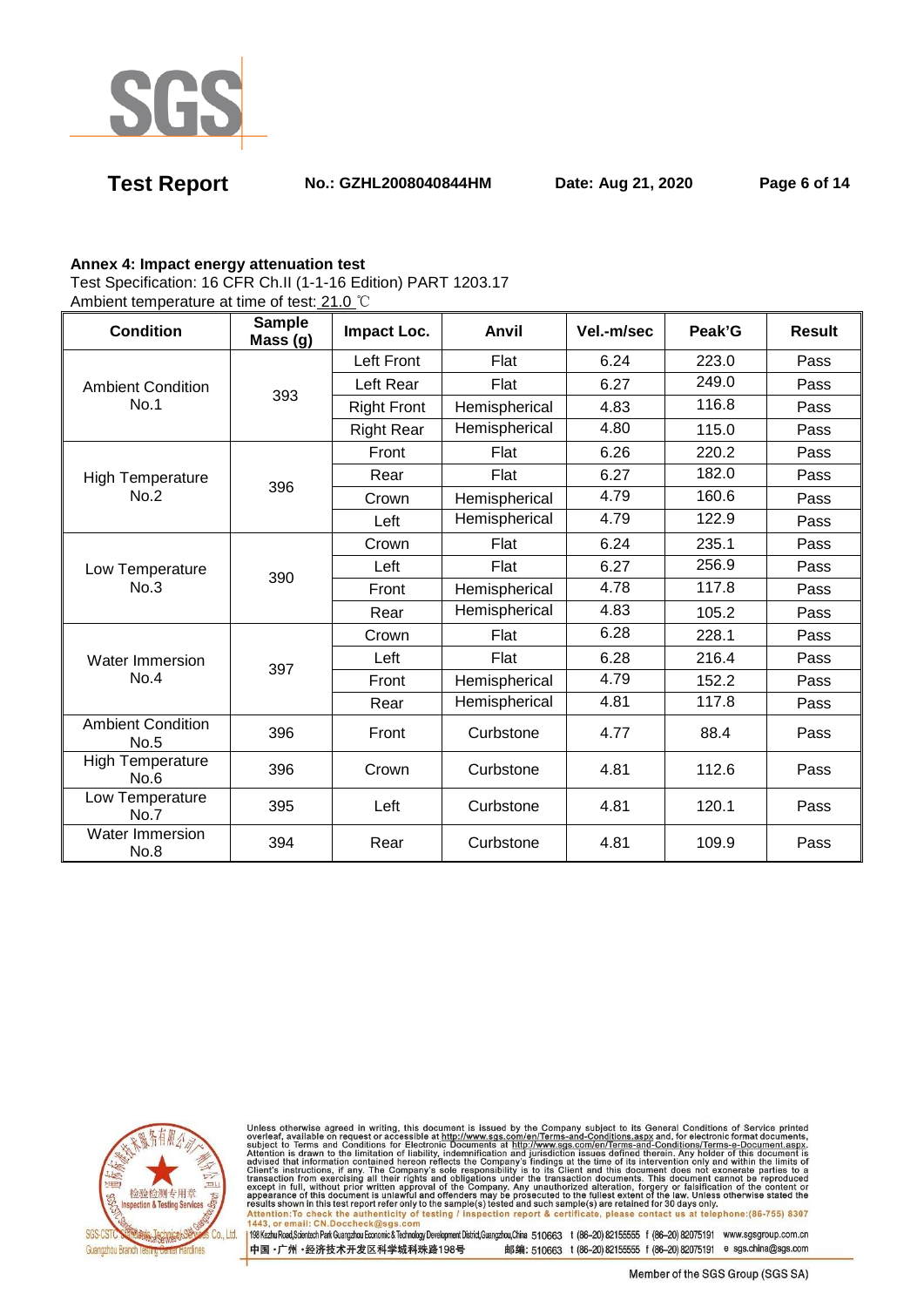

**Test Report No.: GZHL2008040844HM Date: Aug 21, 2020 Page 7 of 14** 

### **Sample Photo(s):**





Unless otherwise agreed in writing, this document is issued by the Company subject to its General Conditions of Service printed<br>overleaf, available on request or accessible at http://www.sgs.com/en/Terms-and-Conditions.as Passission in this essent point of the samplets) issued and such samplets are retained to so days only the samplet of the authenticity of testing / inspection report & certificate, please contact us at telephone: (86-755)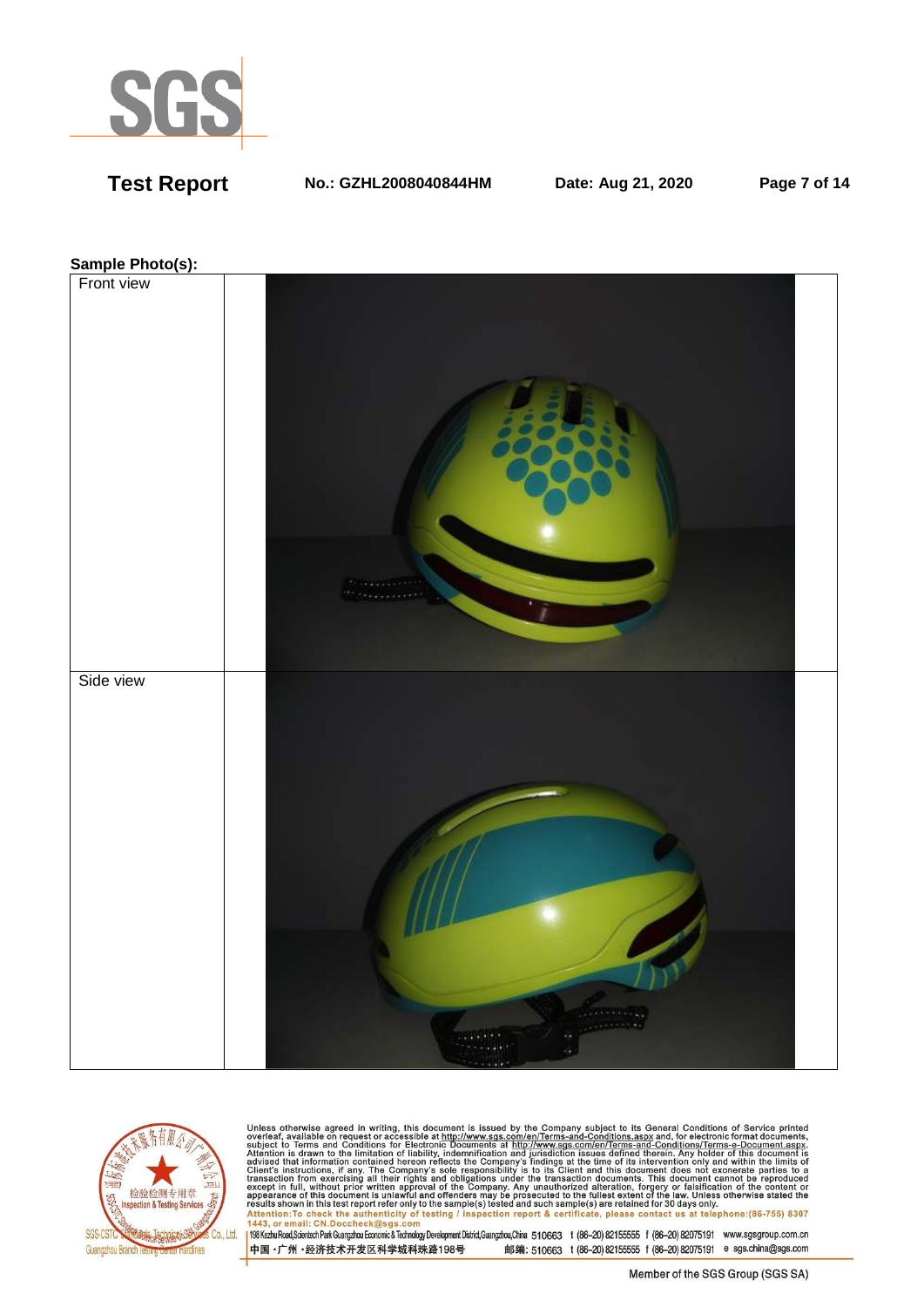

# **Test Report No.: GZHL2008040844HM Date: Aug 21, 2020 Page 8 of 14**





Unless otherwise agreed in writing, this document is issued by the Company subject to its General Conditions of Service printed<br>overleaf, available on request or accessible at http://www.sgs.com/en/Terms-and-Conditions.as resums shown in una essere point eneroiny to une samplets) rester and such samplets are retained to 50 usys omn<br>Attention:To check the authenticity of testing / inspection report & certificate, please contact us at telep

中国·广州·经济技术开发区科学城科珠路198号 邮编: 510663 t (86-20) 82155555 f (86-20) 82075191 e sgs.china@sgs.com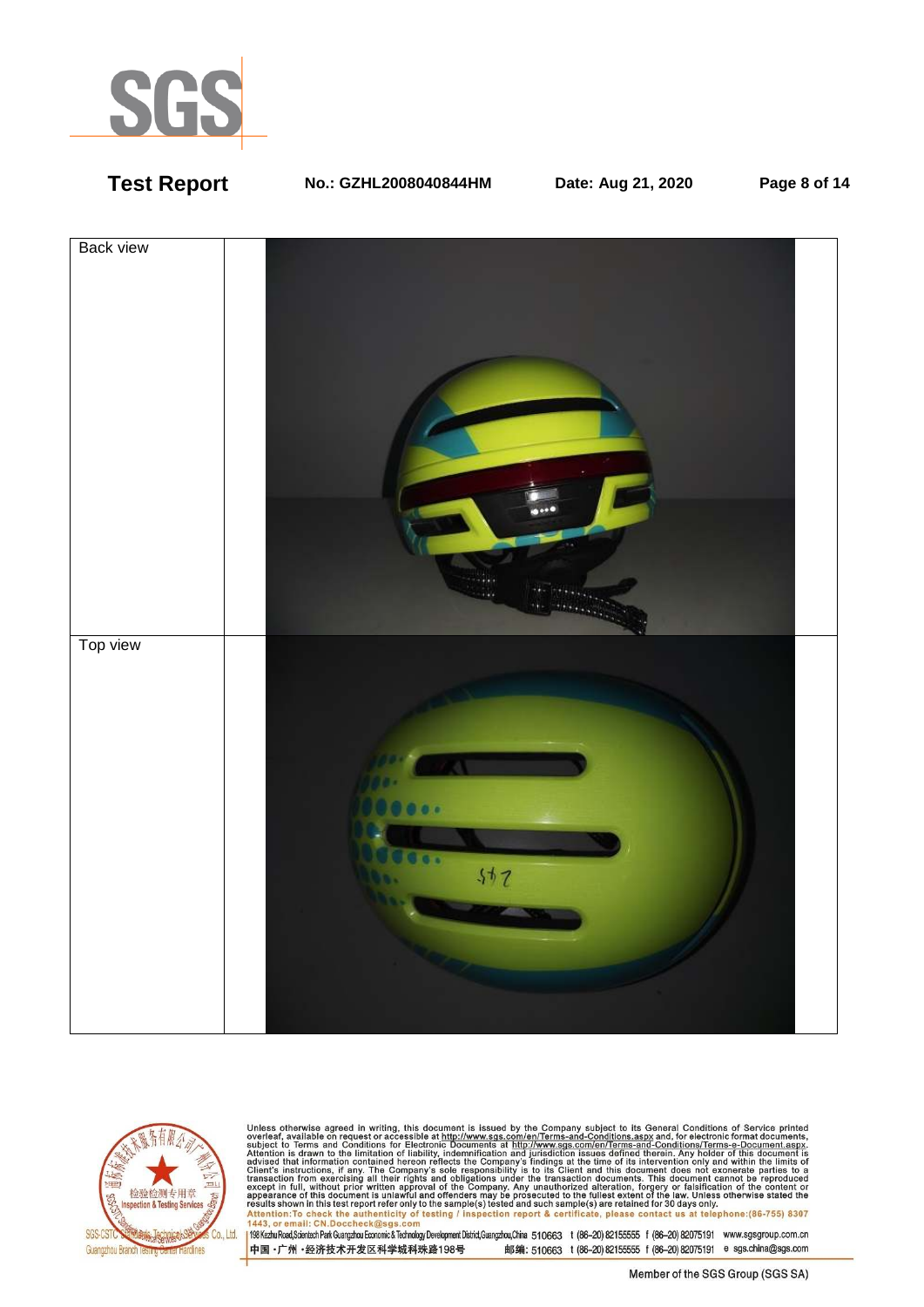

**Test Report No.: GZHL2008040844HM Date: Aug 21, 2020 Page 9 of 14** 





Unless otherwise agreed in writing, this document is issued by the Company subject to its General Conditions of Service printed<br>overleaf, available on request or accessible at http://www.sgs.com/en/Terms-and-Conditions.as Attention: To check the authenticity of testing / inspection report & certificate, please contact us at telephone: (86-755) 8307<br>1443, or email: CN.Doccheck@sgs.com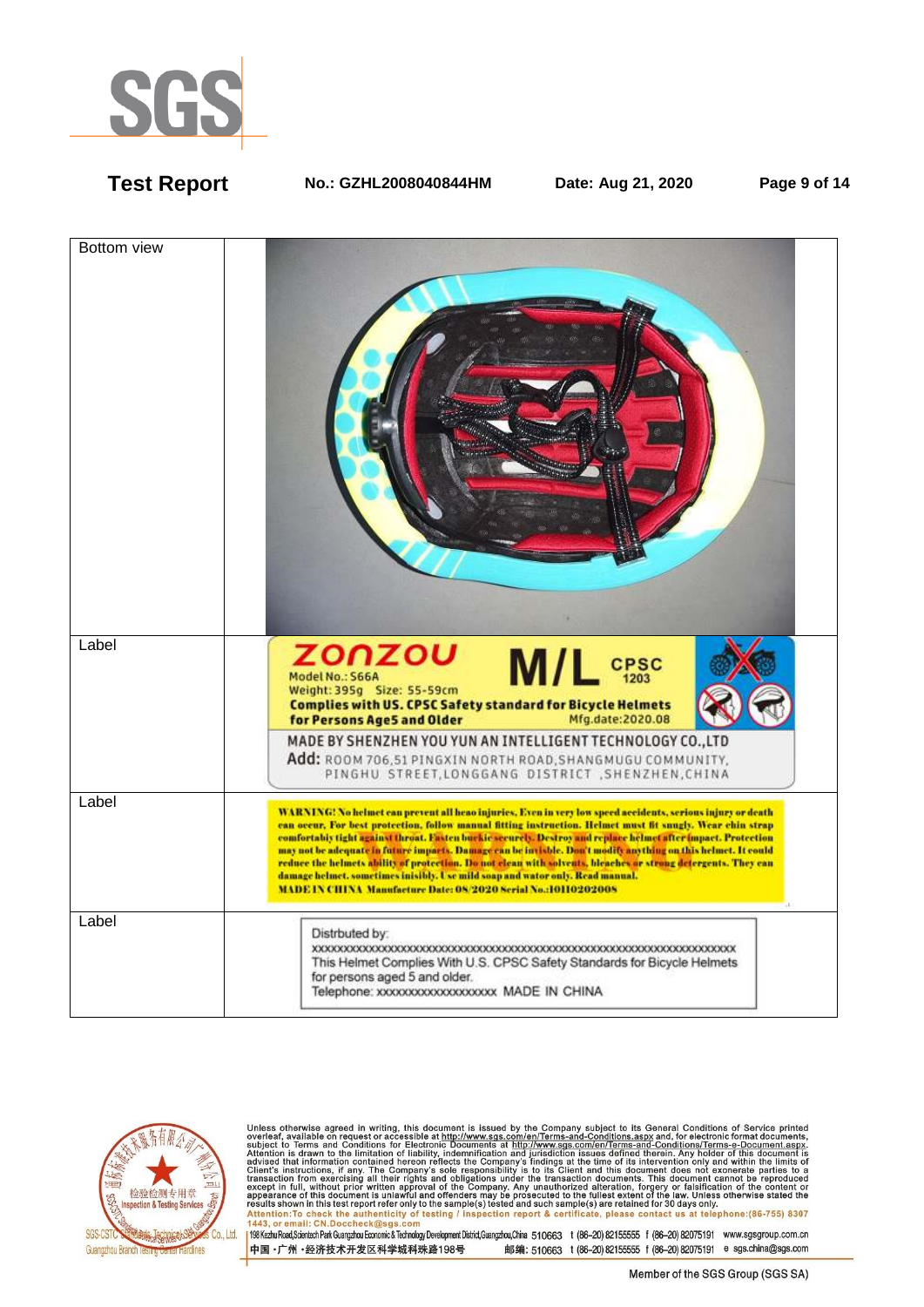

# **Test Report No.: GZHL2008040844HM Date: Aug 21, 2020 Page 10 of 14**





Unless otherwise agreed in writing, this document is issued by the Company subject to its General Conditions of Service printed<br>overleaf, available on request or accessible at http://www.sgs.com/en/Terms-and-Conditions.as Attention: To check the authenticity of testing / inspection report & certificate, please contact us at telephone: (86-755) 8307<br>1443, or email: CN.Doccheck@sqs.com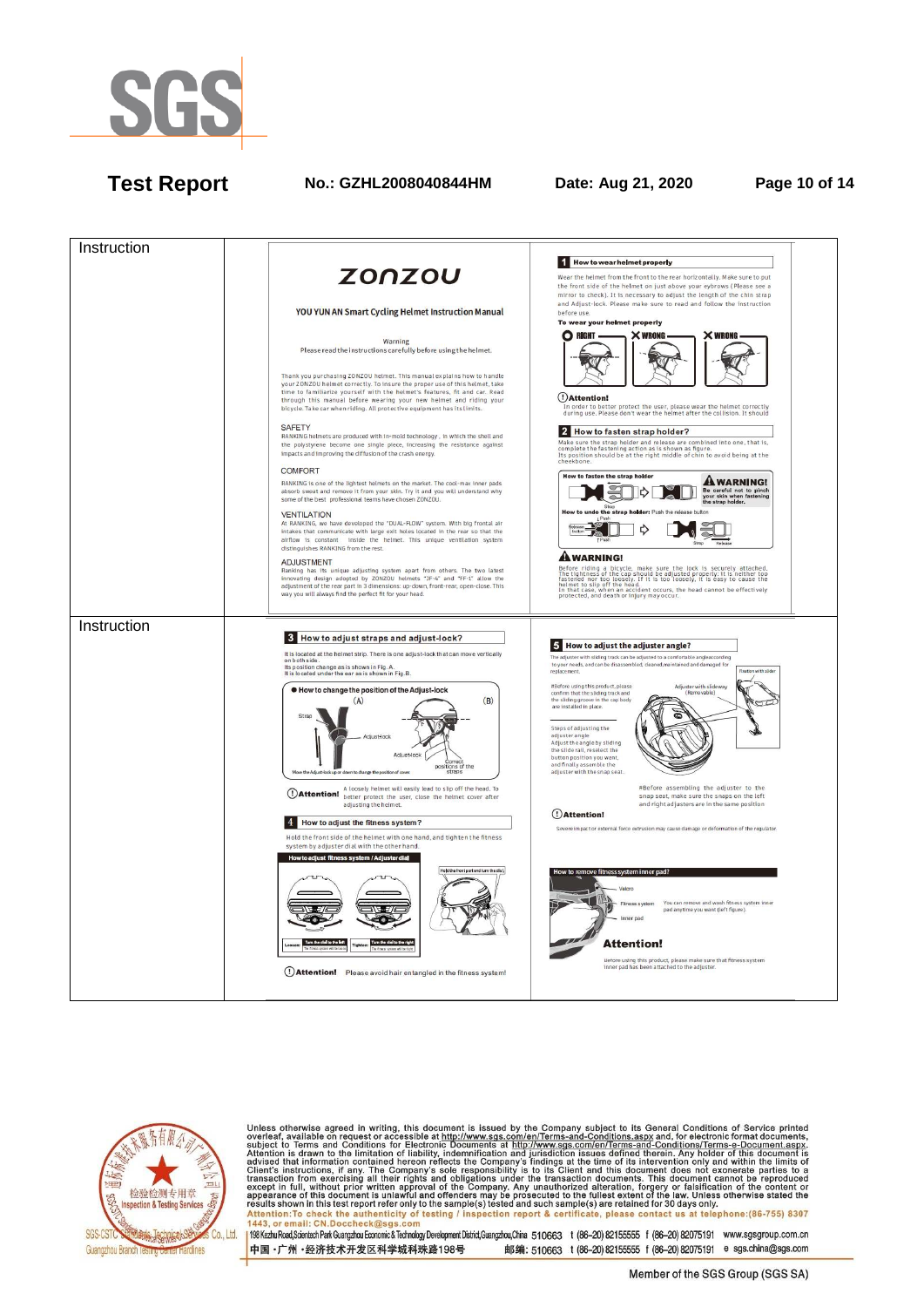

# **Test Report No.: GZHL2008040844HM Date: Aug 21, 2020 Page 11 of 14**





Unless otherwise agreed in writing, this document is issued by the Company subject to its General Conditions of Service printed<br>overleaf, available on request or accessible at http://www.sgs.com/en/Terms-and-Conditions.as Attention: To check the authenticity of testing / inspection report & certificate, please contact us at telephone: (86-755) 8307<br>1443, or email: CN.Doccheck@sqs.com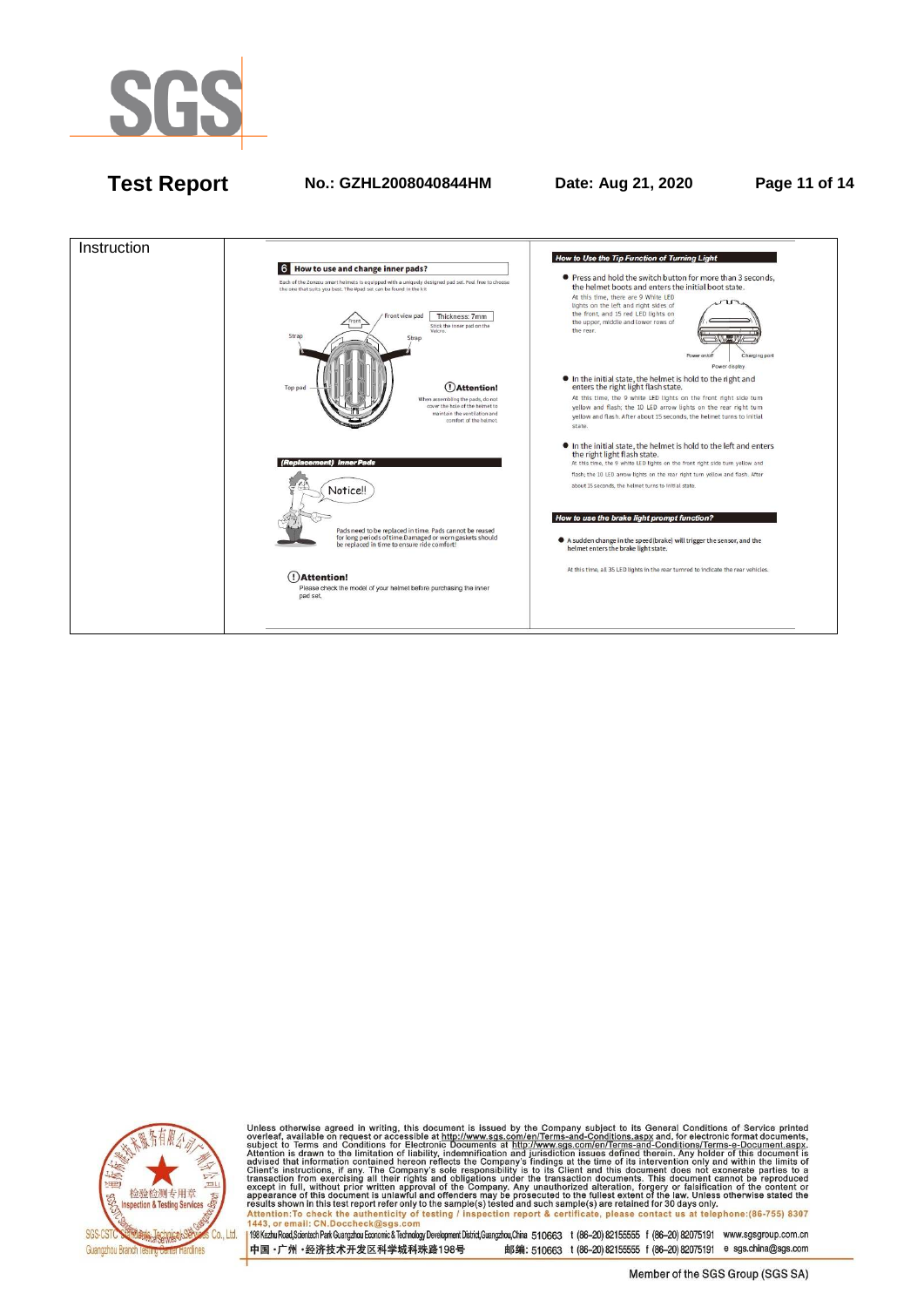

**Test Report No.: GZHL2008040844HM Date: Aug 21, 2020 Page 12 of 14**





Unless otherwise agreed in writing, this document is issued by the Company subject to its General Conditions of Service printed<br>overleaf, available on request or accessible at http://www.sgs.com/en/Terms-and-Conditions.asp Attention:To check the authenticity of testing / inspection report & certificate, please contact us at telephone:(86-755) 8307 1443, or email: CN.Doccheck@sgs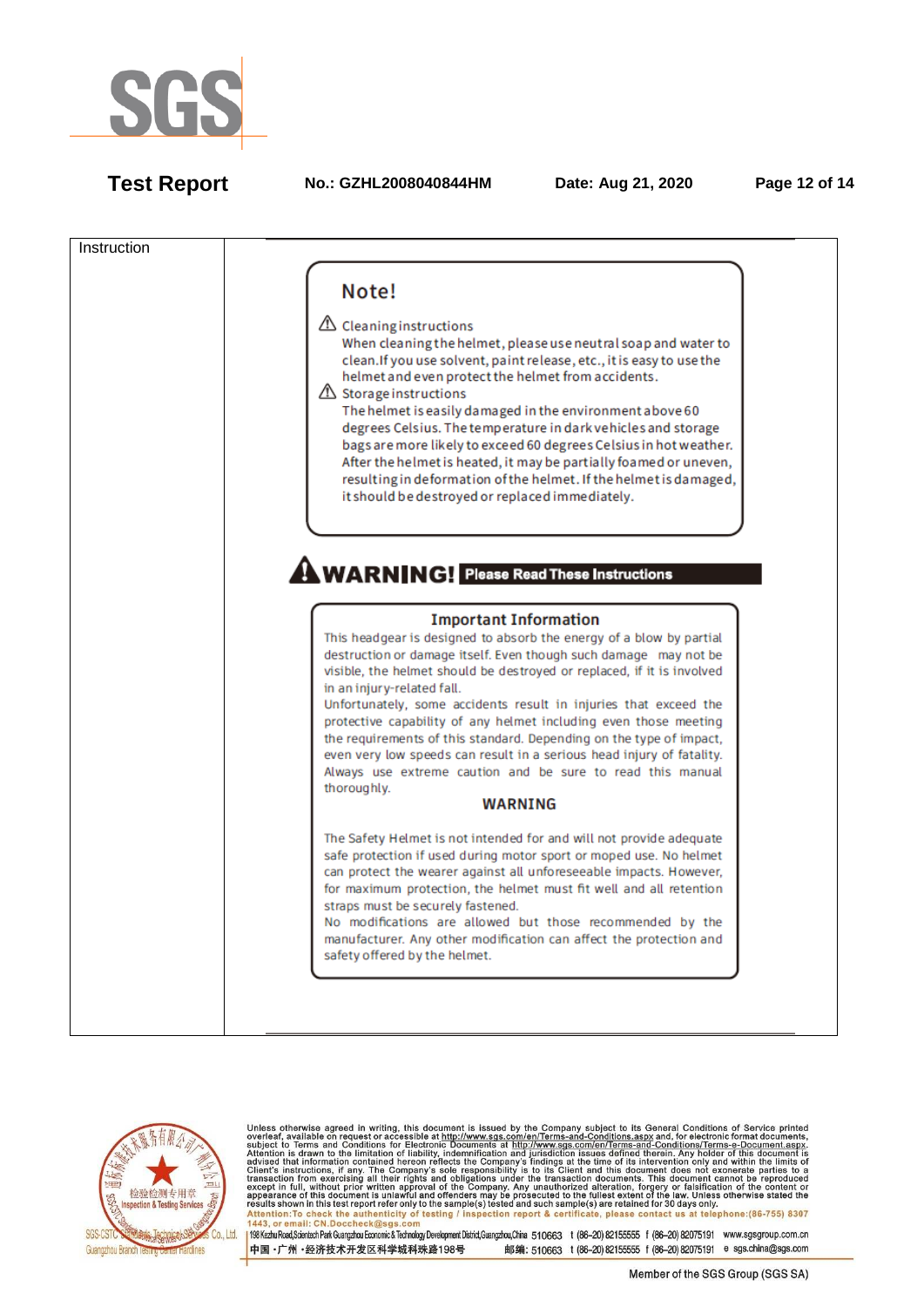

# **Test Report No.: GZHL2008040844HM Date: Aug 21, 2020 Page 13 of 14**





Unless otherwise agreed in writing, this document is issued by the Company subject to its General Conditions of Service printed<br>overleaf, available on request or accessible at http://www.sgs.com/en/Terms-and-Conditions.as Passission in this essent point of the samplets) issued and such samplets are retained to so days only the samplet of the authenticity of testing / inspection report & certificate, please contact us at telephone: (86-755)